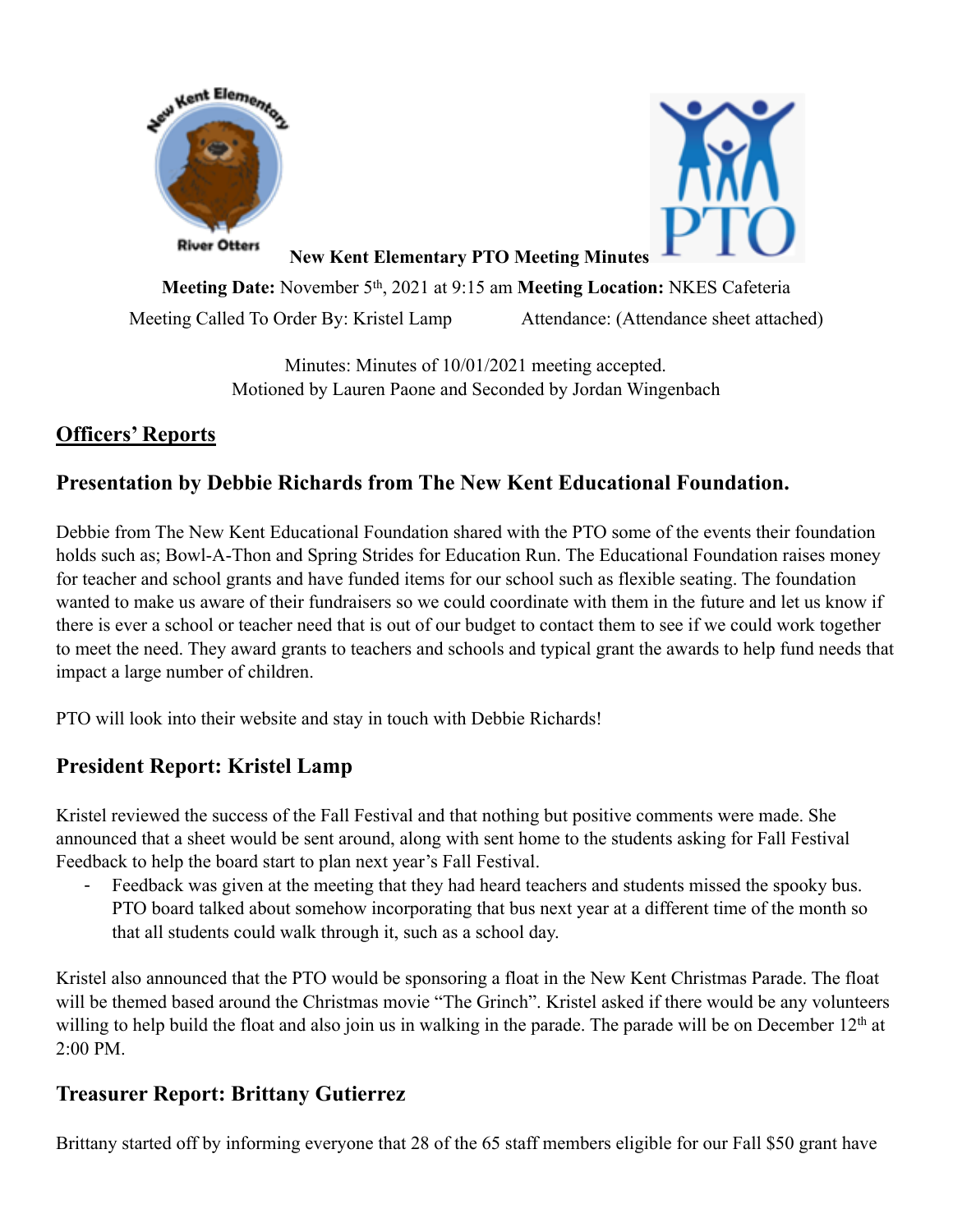used their allotted money. We are sending out reminders to the rest of the staff. Brittany also announced that we will be voting to allow staff an additional grant of \$50 in the spring of 2022.

Fall Festival earning are not totally in and final yet but it is looking like the amount raised will be just over \$23,100. Which includes; online donations, silent auction, 50/50, direct donations and spirit wear.

Along with Fall Festival earnings we had two October spirit nights. Trojan Grill brought in \$264 and Martha's kitchen \$201.

# **Principals Report: Dr. Amy Stamm**

Dr. Stamm was not in attendance but she sent in a letter stating; Our biggest piece we want to publicly address is gratitude…..Gratitude for our Amazing PTO Board; for our thoughtful and generous school community, families, and friends: and the constant support we feel from each of you!

## **Committee Reports**

- A. Yearbook update- Laura Richards was not in attendance but sent in an email with her update. Laura stated that as of 11/4/2021 135 books have been sold. We typically in past years have sold over 300 so we are expecting to sell more.
- The school has earned \$825.05 in fundraising so far which will come back to the school when books are printed.
- We have earned 3 free books due to sales and will be donating one back to the library.
- Book will be 60 pages and have the option for each person to design their own middle pages but must be done by April 22nd.
- Theme will be Royal Blue and waves and will go along with our Mascot and saying "There's no Otter place to be"
- Books printed 5/10/2022 and shipped to school 6/01/2021
- B. Spirit Nights are now being taken over by Rachel Hubbard. She has booked them all the way into spring. Our exciting big one is a week-long one at five below in Williamsburg! It will be December 10<sup>th</sup>-December  $17<sup>th</sup>$  and we will get  $10\%$  of all sales done after showing a coupon! Can be shown by printing out or on their phone!
- C. Holiday Shop Update-Caroline Tavai. The holiday shop will be December 6<sup>th</sup>- 10<sup>th</sup>. The shipment of all of the items will be delivered on November 29th. Sign-up sheet went around at the meeting and will also be posted online since a lot of Volunteers are needed to make the holiday shop work! Caroline explained to the PTO how the flyers go home and how kids come with money sectioned off by family member they are buying for.
- It was also recommended that the PTO takes a video to post and share of the shop and the items so that parents can have an idea of what the kids will be shopping for and the prices for each.
- D. Staff Appreciation- Jessica Parker and Sondra Sponsellor are now helping the board with the Staff appreciation committee! November staff treat will be a candy apple bar! December we will be working with Dr. Stamm for 2 of her 12 special staff days!

### **Old Business**

Spirit Wear- Shipments of purchased spirit wear should be arriving the week before thanksgiving break. We will update more once we have more info on tracking. After thanksgiving we will transition spirit wear back to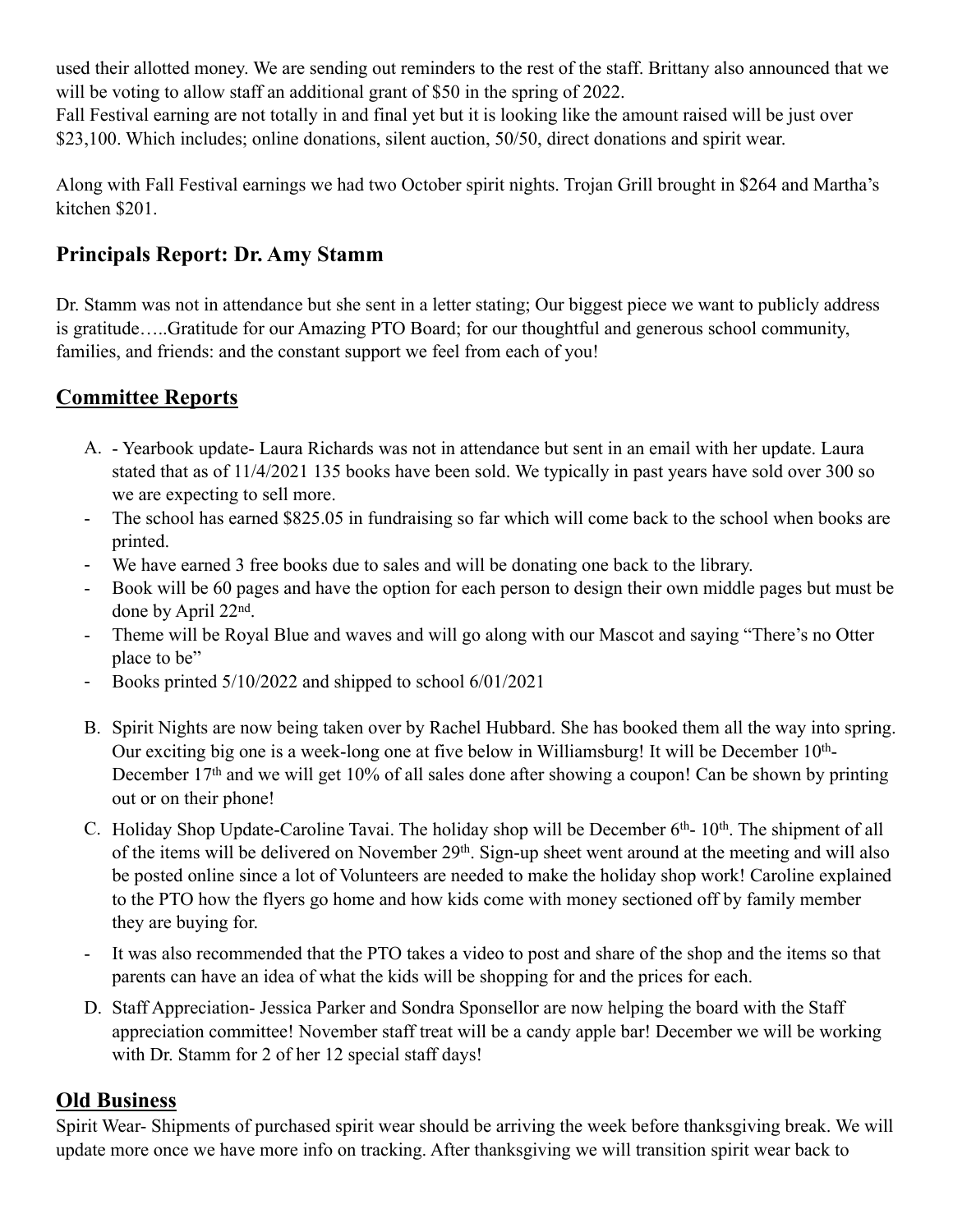cheddar up site.

Photo Fundraiser- Brittany has had a photographer contact her about holding photo sessions at saude' creek vineyards. Half of the proceeds will come back to the NKES PTO. This will be on November 6<sup>th</sup>. We have a chance to earn up to \$1,400.

Kindness week- Kindness week will now have 3 components to it. 1) children will have dress up days accompanied with a Random Act of Kindness to do for the day. 2) The backpack food drive will be joining in on the kindness week to help Mr. Baum's program stock up on its food needs. 3) all students will be painting a rock in their class to display around the school or in a garden at the school! The food drive will start on Thursday November 11<sup>th</sup> and the RAK and spirit days will start on Monday November 15<sup>th</sup>.

1. Monday, Nov. 15th-River Otters are KIND-wear river otter gear or school colors (royal blue, white); RAKsmile and say "hello" to someone at school you don't know

2. Tuesday, Nov. 16th-Peace Love, and KINDNESS-wear tie dye or bright colors; RAK-write a heartfelt note to a staff member (teacher, bus driver, custodian, etc)

3. Wednesday-Work out Problems with KINDESS-wear workout clothes; RAK-Play with someone new on the playground

4. Thursday-Dream of Kindness-wear your pajamas to school; RAK-compliment someone at school

5. Friday-Hats off to Kindness-Wear your favorite hat to school; RAK-hold the door for someone or help them with something.

KINDNESS ROCKS-Rock initiative to go along with KINDNESS week—getting flat rocks to paint, decorate with positive inspiring messages and display them at NKES—BUDGET for this project is \$2,000

# **New Business**

Vote for teacher reimbursements for Spring 2022. Brittany moved to vote for an additional \$50 grant be given to all instructional staff at NKES in the spring of 2022. Candace Major seconded the motion. Teachers will be notified of these funds after the thanksgiving break.

### **Announcements**

- Photo Fundraiser this Saturday, Nov. 6th at Saude Creek
- Spirit Night at Martha's Kitchen on Tuesday, November 9th, 2021 from 4:00-8:00 pm-NKES PTO gets 10 percent of sales from dinner shift-no receipt collection necessary
- Spirit Night at Trojan Grill on Tuesday, November 16th, 2021 from 4:00-8:00 pm-NKES PTO gets 10 percent of sales from dinner shift-no receipt collection necessary

### **Next PTO meeting will be held on Friday, December 3rd, 2021 at 9:15 am**